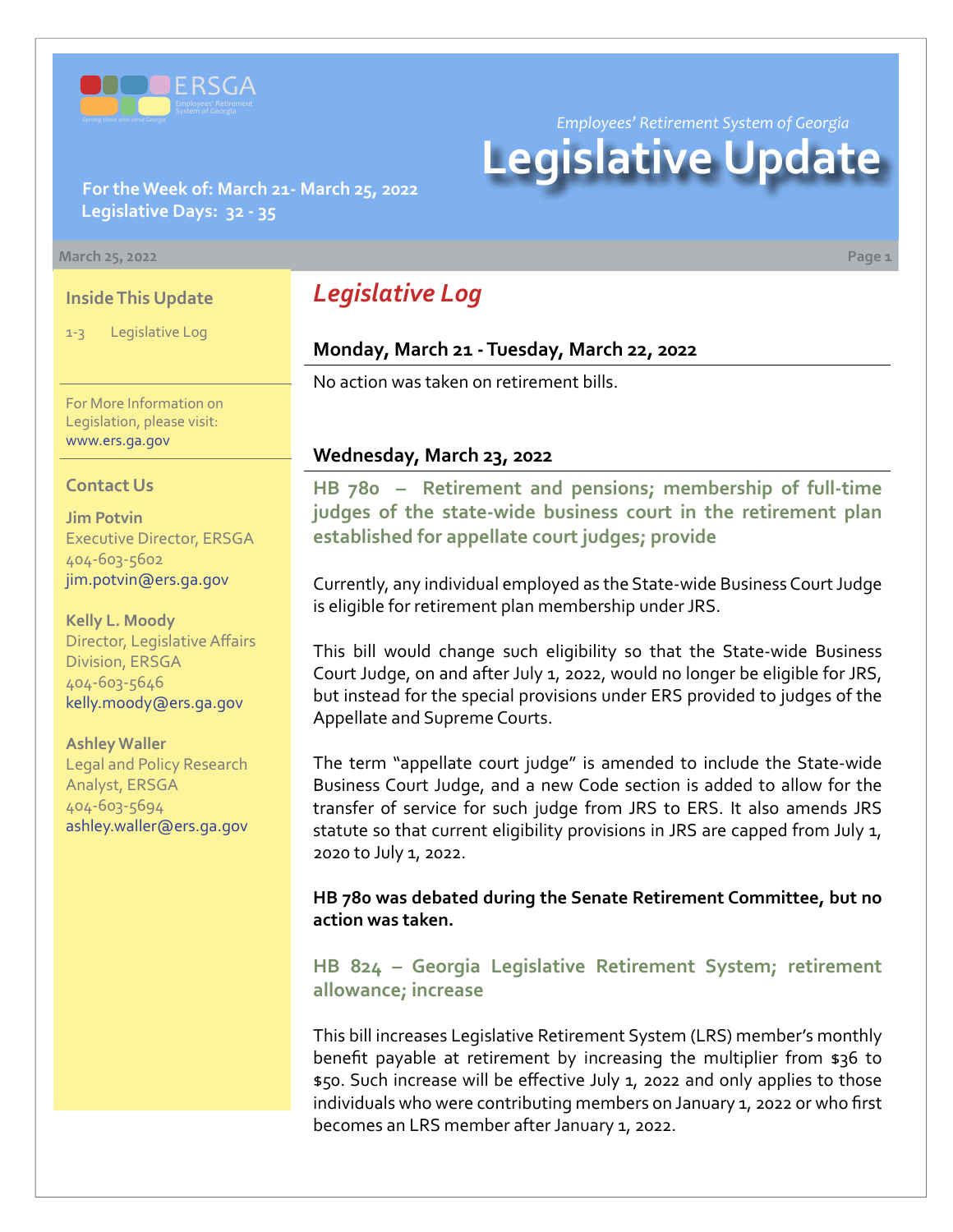# *Legislative Log (continued)*

In addition to the benefit increase, members will continue the current contribution rate (8.5%) until June 30, 2022 at which point on and after July 1, 2022 each member must contribute \$165 each month.

It also includes a definition of "presiding creditable service," such that individuals who are serving as the presiding officer in the House of Representatives will receive an additional \$200 in their monthly benefit for each year of such member's presiding creditable service. Affected individuals will also be required to contribute an additional \$660 each month on top of the newly required \$165 monthly employee contribution.

# **HB 824 was TABLED by the Senate Retirement Committee.**

**[HB 1288](https://www.legis.ga.gov/legislation/61906) – [State Employees' Assurance Department; assignment of certain group term life](https://www.legis.ga.gov/legislation/61906)  insurance benefits; provide**

This bill allows beneficiaries of group term life insurance members of ERS, JRS and LRS to assign life insurance benefits to a person licensed by the State Board of Funeral Service to practice embalming or funeral directing in order to pay for the cost of funeral service of the deceased member.

Assignments authorized by this Code section must be in writing on a form provided by ERS, JRS, or LRS and must be attached to a notarized copy of the contract between the beneficiary and licensed funeral director or embalmer. SEAD is then required to pay any sum assigned in the method and manner provided for in the funeral service contract, but only to the extent such terms are carried out in competition.

## **HB 1288 received a DO PASS from the Senate Retirement Committee.**

# **Thursday, March 24, 2022**

# **[HB 1280](https://www.legis.ga.gov/legislation/61893) – [Revenue and taxation; county tax commissioner duties; revise provisions](https://www.legis.ga.gov/legislation/61893)**

This bill authorizes the State Revenue Commissioner to contract with the Employees' Retirement System of Georgia (ERSGA) for the administration of a deferred compensation plan for "eligible county tax commissioners," where such term is defined in the legislation. In accordance with such contract, ERGSA shall investigate and approve a deferred compensation plan which:

- Offers income tax benefits in connection with plans authorized by United States Internal Revenue Code of 1986;
- Does not include compensation deferred under such plan for the purposes of computation of any federal income tax withheld on behalf of or payable by any such individual before any deferred payment date; and